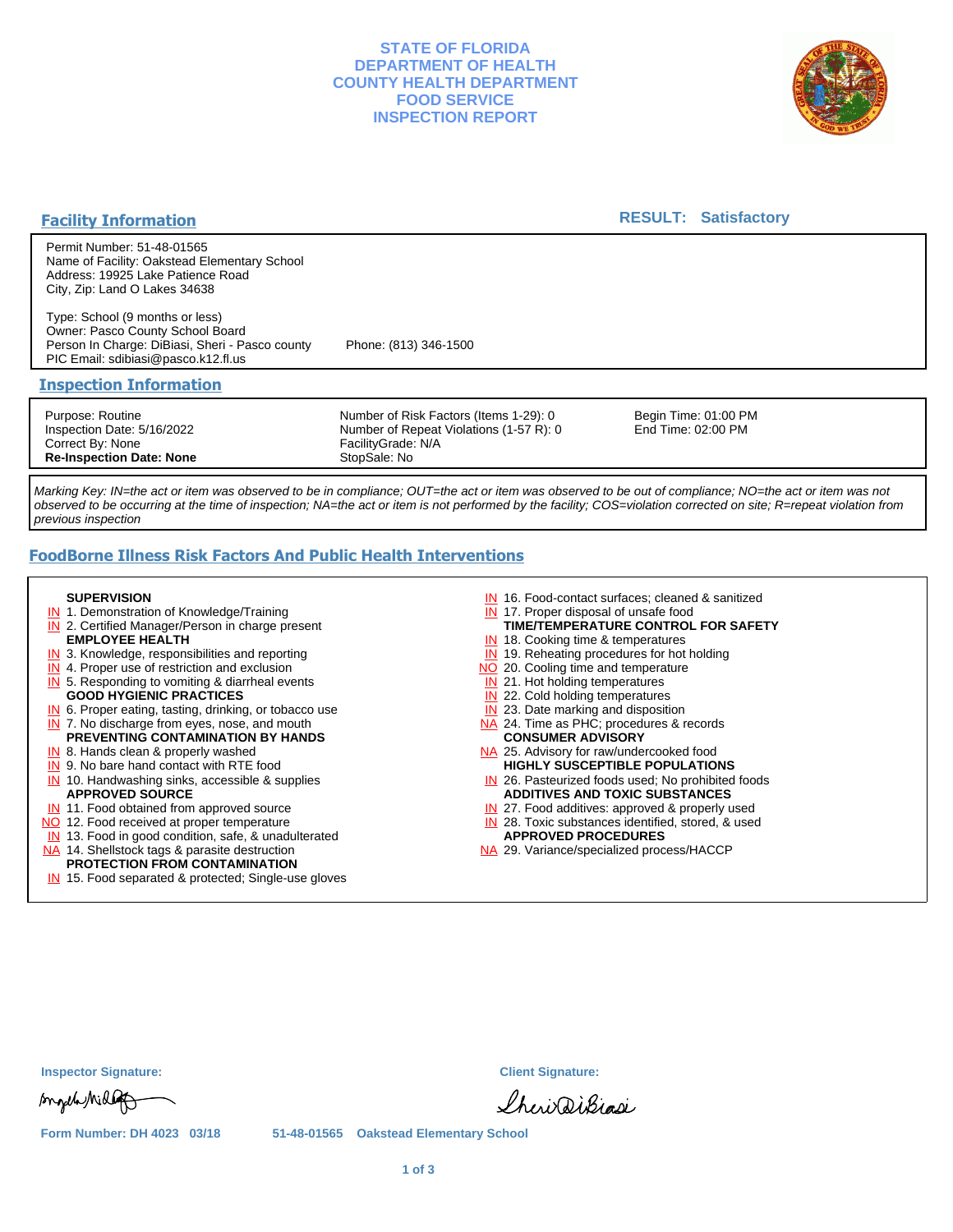### **STATE OF FLORIDA DEPARTMENT OF HEALTH COUNTY HEALTH DEPARTMENT FOOD SERVICE INSPECTION REPORT**



# **Good Retail Practices**

#### **SAFE FOOD AND WATER**

- **IN** 30. Pasteurized eggs used where required
- IN 31. Water & ice from approved source
- NA 32. Variance obtained for special processing **FOOD TEMPERATURE CONTROL**
- 
- **IN** 33. Proper cooling methods; adequate equipment NO 34. Plant food properly cooked for hot holding
- **IN** 35. Approved thawing methods
- IN 36. Thermometers provided & accurate **FOOD IDENTIFICATION**
- IN 37. Food properly labeled; original container **PREVENTION OF FOOD CONTAMINATION**
- IN 38. Insects, rodents, & animals not present
- **IN** 39. No Contamination (preparation, storage, display)
- IN 40. Personal cleanliness
- IN 41. Wiping cloths: properly used & stored
- NO 42. Washing fruits & vegetables
	- **PROPER USE OF UTENSILS**
- IN 43. In-use utensils: properly stored
- IN 44. Equipment & linens: stored, dried, & handled
- IN 45. Single-use/single-service articles: stored & used
- NA 46. Slash resistant/cloth gloves used properly **UTENSILS, EQUIPMENT AND VENDING**
- IN 47. Food & non-food contact surfaces
- IN 48. Ware washing: installed, maintained, & used; test strips
- IN 49. Non-food contact surfaces clean
- **PHYSICAL FACILITIES**
- IN 50. Hot & cold water available; adequate pressure
- IN 51. Plumbing installed; proper backflow devices
- IN 52. Sewage & waste water properly disposed
- IN 53. Toilet facilities: supplied, & cleaned
- IN 54. Garbage & refuse disposal
- IN 55. Facilities installed, maintained, & clean
- IN 56. Ventilation & lighting
- IN 57. Permit; Fees; Application; Plans

This form serves as a "Notice of Non-Compliance" pursuant to section 120.695, Florida Statutes. Items marked as "out" violate one or more of the requirements of Chapter 64E-11, the Florida Administrative Code or Chapter 381.0072, Florida Statutes. Violations must be corrected within the time period indicated above. Continued operation of this facility without making these corrections is a violation. Failure to correct violations in the time frame specified may result in enforcement action being initiated by the Department of Health.

### **Violations Comments**

No Violation Comments Available

### **General Comments**

Questions contact Angela.Midkiff@flhealth.gov

Notes: Line HH broccoli 156F; warmer unit pizza boli 156F; WIC egg/yogurt drink 38F.

Email Address(es): fnshelp@pasco.k12.fl.us; kkimble@pasco.k12.fl.us; sdibiasi@pasco.k12.fl.us; spawelek@pasco.k12.fl.us; csteinac@pasco.k12.fl.us; tyoung@pasco.k12.fl.us; psdavis@pasco.k12.fl.us

**Inspector Signature: Client Signature:**

Angela Mille

Sheri DiBiasi

**Form Number: DH 4023 03/18 51-48-01565 Oakstead Elementary School**